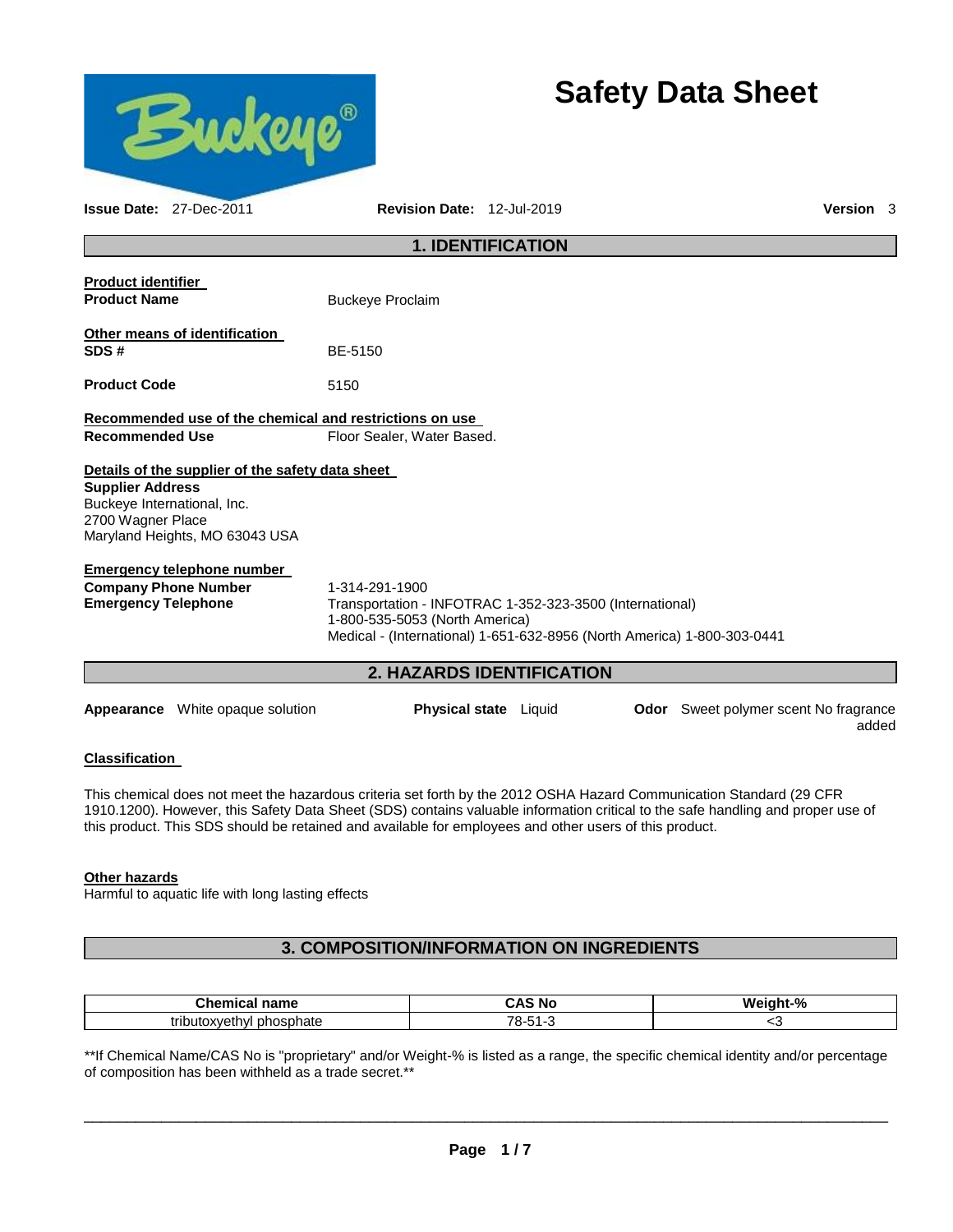#### \_\_\_\_\_\_\_\_\_\_\_\_\_\_\_\_\_\_\_\_\_\_\_\_\_\_\_\_\_\_\_\_\_\_\_\_\_\_\_\_\_\_\_\_\_\_\_\_\_\_\_\_\_\_\_\_\_\_\_\_\_\_\_\_\_\_\_\_\_\_\_\_\_\_\_\_\_\_\_\_\_\_\_\_\_\_\_\_\_\_\_\_\_ **4. FIRST AID MEASURES**

#### **Description of first aid measures**

| <b>Eye Contact</b><br>Rinse immediately with plenty of water, also under the eyelids, for at least 15 minutes. Call<br>a physician if irritation persists.<br><b>Skin Contact</b><br>clothing. Wash contaminated clothing before reuse.<br><b>Inhalation</b><br>Remove victim to fresh air and keep at rest in a position comfortable for breathing. Call a<br>physician if you feel unwell.<br>Ingestion<br>Drink 2-3 large glasses of water. Do NOT induce vomiting. Call a physician. Never give<br>anything by mouth to an unconscious person.<br>Most important symptoms and effects, both acute and delayed<br><b>Symptoms</b><br>Eye contact may cause redness or burning sensation. May cause redness of skin or a<br>warming sensation.<br>Indication of any immediate medical attention and special treatment needed<br><b>Notes to Physician</b><br>Treat symptomatically. | <b>General Advice</b> | If exposed or concerned: Get medical advice/attention.                                         |
|---------------------------------------------------------------------------------------------------------------------------------------------------------------------------------------------------------------------------------------------------------------------------------------------------------------------------------------------------------------------------------------------------------------------------------------------------------------------------------------------------------------------------------------------------------------------------------------------------------------------------------------------------------------------------------------------------------------------------------------------------------------------------------------------------------------------------------------------------------------------------------------|-----------------------|------------------------------------------------------------------------------------------------|
|                                                                                                                                                                                                                                                                                                                                                                                                                                                                                                                                                                                                                                                                                                                                                                                                                                                                                       |                       |                                                                                                |
|                                                                                                                                                                                                                                                                                                                                                                                                                                                                                                                                                                                                                                                                                                                                                                                                                                                                                       |                       | Wash with soap and water. If skin irritation persists, call a physician. Take off contaminated |
|                                                                                                                                                                                                                                                                                                                                                                                                                                                                                                                                                                                                                                                                                                                                                                                                                                                                                       |                       |                                                                                                |
|                                                                                                                                                                                                                                                                                                                                                                                                                                                                                                                                                                                                                                                                                                                                                                                                                                                                                       |                       |                                                                                                |
|                                                                                                                                                                                                                                                                                                                                                                                                                                                                                                                                                                                                                                                                                                                                                                                                                                                                                       |                       |                                                                                                |
|                                                                                                                                                                                                                                                                                                                                                                                                                                                                                                                                                                                                                                                                                                                                                                                                                                                                                       |                       |                                                                                                |
|                                                                                                                                                                                                                                                                                                                                                                                                                                                                                                                                                                                                                                                                                                                                                                                                                                                                                       |                       |                                                                                                |
|                                                                                                                                                                                                                                                                                                                                                                                                                                                                                                                                                                                                                                                                                                                                                                                                                                                                                       |                       |                                                                                                |

# **5. FIRE-FIGHTING MEASURES**

#### **Suitable Extinguishing Media**

Use extinguishing measures that are appropriate to local circumstances and the surrounding environment.

**Unsuitable Extinguishing Media** Not determined.

#### **Specific Hazards Arising from the Chemical**

Combustion products may be toxic.

**Hazardous combustion products** Carbon oxides.

#### **Protective equipment and precautions for firefighters**

As in any fire, wear self-contained breathing apparatus pressure-demand, MSHA/NIOSH (approved or equivalent) and full protective gear.

#### **6. ACCIDENTAL RELEASE MEASURES**

#### **Personal precautions, protective equipment and emergency procedures**

| <b>Personal Precautions</b>      | Use personal protective equipment as required. |
|----------------------------------|------------------------------------------------|
| <b>Environmental precautions</b> |                                                |

**Environmental precautions** Prevent from entering into soil, ditches, sewers, waterways and/or groundwater. See Section 12, Ecological Information. See Section 13: DISPOSAL CONSIDERATIONS. See Section 12 for additional Ecological Information.

#### **Methods and material for containment and cleaning up**

| <b>Methods for Containment</b> | Prevent further leakage or spillage if safe to do so. |
|--------------------------------|-------------------------------------------------------|
|--------------------------------|-------------------------------------------------------|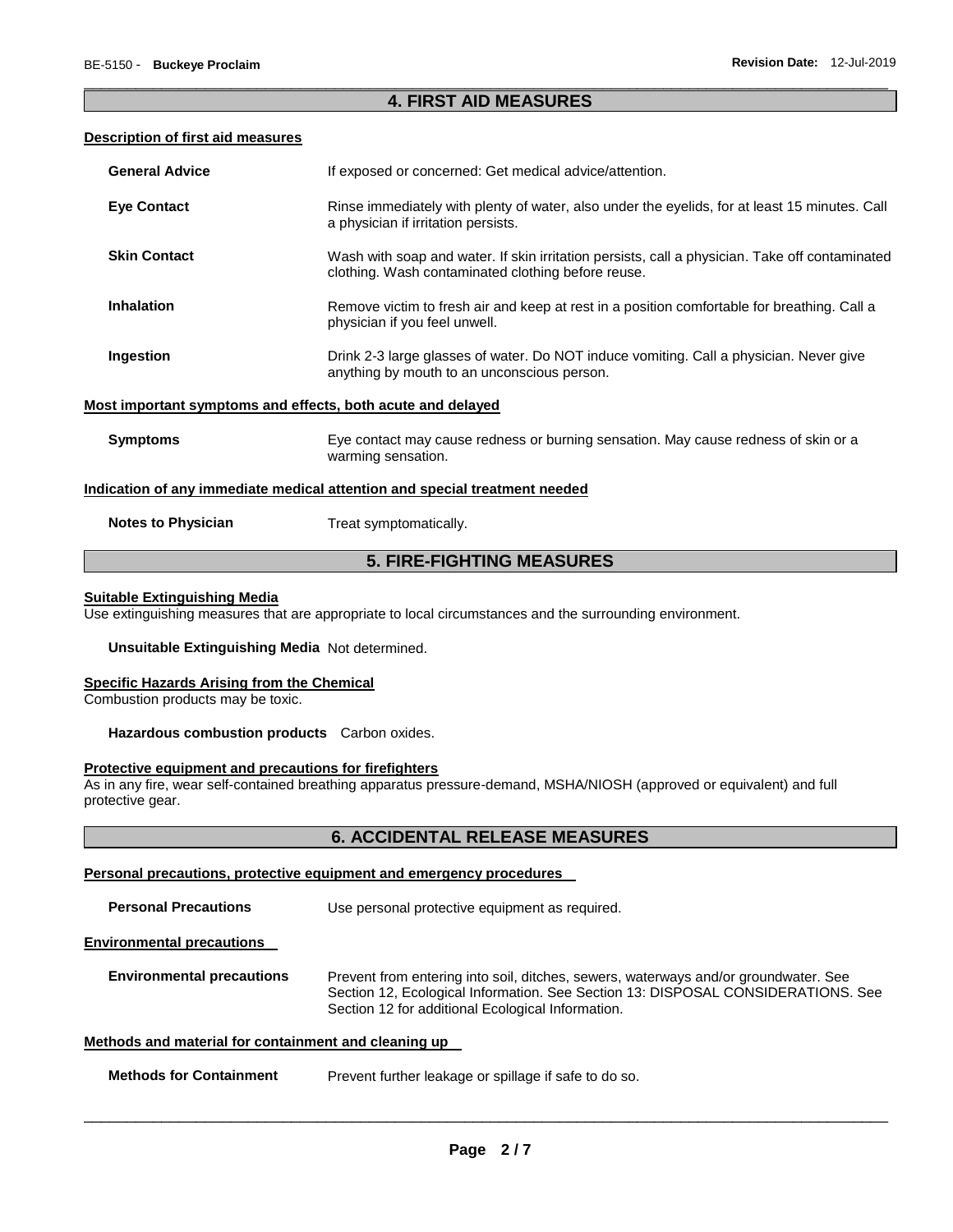I

I

| Pick up with mop, wet/dry vac, or absorbent material. Wash spill area with a mild detergent.<br>Rinse affected area with water and allow area to dry before allowing traffic.                                            |  |  |  |  |
|--------------------------------------------------------------------------------------------------------------------------------------------------------------------------------------------------------------------------|--|--|--|--|
| <b>7. HANDLING AND STORAGE</b>                                                                                                                                                                                           |  |  |  |  |
|                                                                                                                                                                                                                          |  |  |  |  |
| Handle in accordance with good industrial hygiene and safety practice. Avoid contact with<br>skin, eyes or clothing. Use personal protection recommended in Section 8.                                                   |  |  |  |  |
| Conditions for safe storage, including any incompatibilities                                                                                                                                                             |  |  |  |  |
| Keep container tightly closed and store in a cool, dry and well-ventilated place. Keep<br>container closed when not in use. Keep from freezing. Store at room temperature. Do not<br>store above 110°F. Store locked up. |  |  |  |  |
| Acids. Strong alkalis. Heavy metal salts.                                                                                                                                                                                |  |  |  |  |
| 8. EXPOSURE CONTROLS/PERSONAL PROTECTION                                                                                                                                                                                 |  |  |  |  |
| This product, as supplied, does not contain any hazardous materials with occupational<br>exposure limits established by the region specific regulatory bodies                                                            |  |  |  |  |
|                                                                                                                                                                                                                          |  |  |  |  |
| Ensure adequate ventilation, especially in confined areas. Eyewash stations. Showers.                                                                                                                                    |  |  |  |  |
| Individual protection measures, such as personal protective equipment                                                                                                                                                    |  |  |  |  |
| Risk of contact: Wear approved safety goggles.                                                                                                                                                                           |  |  |  |  |
| Rubber gloves. Suitable protective clothing.                                                                                                                                                                             |  |  |  |  |
| Refer to 29 CFR 1910.134 for respiratory protection requirements.                                                                                                                                                        |  |  |  |  |
| General Hygiene Considerations Handle in accordance with good industrial hygiene and safety practice.                                                                                                                    |  |  |  |  |
|                                                                                                                                                                                                                          |  |  |  |  |

# **9. PHYSICAL AND CHEMICAL PROPERTIES**

# **Information on basic physical and chemical properties**

| <b>Physical state</b><br>Appearance                                                                                                                                                                                                                  | Liquid<br>White opaque solution                                                                                                                  | Odor                                                         | Sweet polymer scent No.<br>fragrance added |
|------------------------------------------------------------------------------------------------------------------------------------------------------------------------------------------------------------------------------------------------------|--------------------------------------------------------------------------------------------------------------------------------------------------|--------------------------------------------------------------|--------------------------------------------|
| Color                                                                                                                                                                                                                                                | White opaque                                                                                                                                     | <b>Odor Threshold</b>                                        | Not determined                             |
| <b>Property</b><br>рH<br>Melting point / freezing point<br>Boiling point / boiling range<br><b>Flash point</b><br><b>Evaporation Rate</b><br><b>Flammability (Solid, Gas)</b><br><b>Flammability Limit in Air</b><br>Upper flammability or explosive | <b>Values</b><br>7.4-7.8 (conc. and use dilution)<br>Not determined<br>100 °C / 212 °F<br>None<br>1.0<br>Liquid-Not Applicable<br>Not Applicable | • Method<br><b>Remarks</b><br>Tag Closed Cup<br>$(n-BuAc=1)$ |                                            |
| limits<br>Lower flammability or explosive<br>limits                                                                                                                                                                                                  | Not Applicable                                                                                                                                   |                                                              |                                            |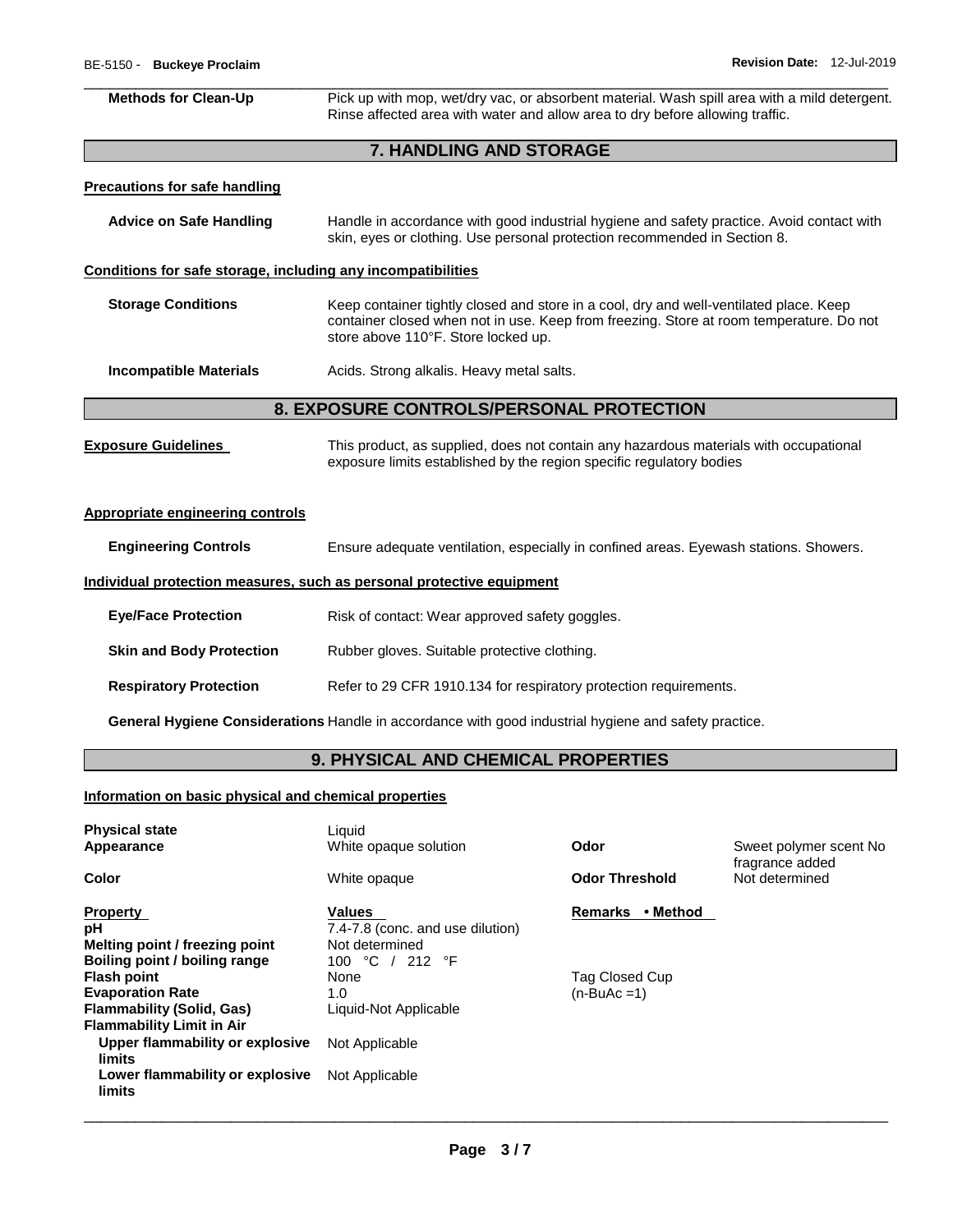| <b>Vapor Pressure</b>            | Not determined    |
|----------------------------------|-------------------|
| <b>Vapor Density</b>             | Not determined    |
| <b>Relative Density</b>          | 1.03              |
| <b>Water Solubility</b>          | Miscible in water |
| Solubility in other solvents     | Not determined    |
| <b>Partition Coefficient</b>     | Not determined    |
| <b>Autoignition temperature</b>  | Not determined    |
| <b>Decomposition temperature</b> | Not determined    |
| <b>Kinematic viscosity</b>       | Not determined    |
| <b>Dynamic Viscosity</b>         | Not determined    |
| <b>Explosive Properties</b>      | Not determined    |
| <b>Oxidizing Properties</b>      | Not determined    |

# **10. STABILITY AND REACTIVITY**

\_\_\_\_\_\_\_\_\_\_\_\_\_\_\_\_\_\_\_\_\_\_\_\_\_\_\_\_\_\_\_\_\_\_\_\_\_\_\_\_\_\_\_\_\_\_\_\_\_\_\_\_\_\_\_\_\_\_\_\_\_\_\_\_\_\_\_\_\_\_\_\_\_\_\_\_\_\_\_\_\_\_\_\_\_\_\_\_\_\_\_\_\_

#### **Reactivity**

Not reactive under normal conditions.

#### **Chemical stability**

Stable under recommended storage conditions.

#### **Possibility of hazardous reactions**

None under normal processing.

**Hazardous Polymerization** Hazardous polymerization does not occur.

#### **Conditions to Avoid**

Keep separated from incompatible substances. Keep out of reach of children.

#### **Incompatible materials**

Acids. Strong alkalis. Heavy metal salts.

#### **Hazardous decomposition products**

Carbon oxides.

# **11. TOXICOLOGICAL INFORMATION**

#### **Information on likely routes of exposure**

| <b>Product Information</b> | The information below is for repeated and prolonged contact in an occupational setting. It<br>does not apply to normal product use |  |
|----------------------------|------------------------------------------------------------------------------------------------------------------------------------|--|
| <b>Eye Contact</b>         | Avoid contact with eyes.                                                                                                           |  |
| <b>Skin Contact</b>        | Avoid contact with skin.                                                                                                           |  |
| <b>Inhalation</b>          | Avoid breathing vapors or mists.                                                                                                   |  |
| Ingestion                  | Do not ingest.                                                                                                                     |  |

#### **Component Information**

| <b>Chemical name</b>                              | Oral LD50              | Dermal LD50                                                          | <b>Inhalation LC50</b>                 |
|---------------------------------------------------|------------------------|----------------------------------------------------------------------|----------------------------------------|
| Di(ethylene glycol) ethyl ether<br>$111 - 90 - 0$ | (Rat)<br>= 10502 mg/kg | $= 9143$ mg/kg (Rabbit) = 6 mL/kg<br>( Rat ) = 4200 uL/kɑ<br>Rabbit) | $(Rat)$ 4 h<br>$> 5240 \text{ ma/m}^3$ |
| tributoxyethyl phosphate<br>78-51-3               | (Rat)<br>$=$ 3 g/kg    | $>16$ mL/kg<br>(Rabbit)                                              | > 6.4 mg/L (Rat) 4 h                   |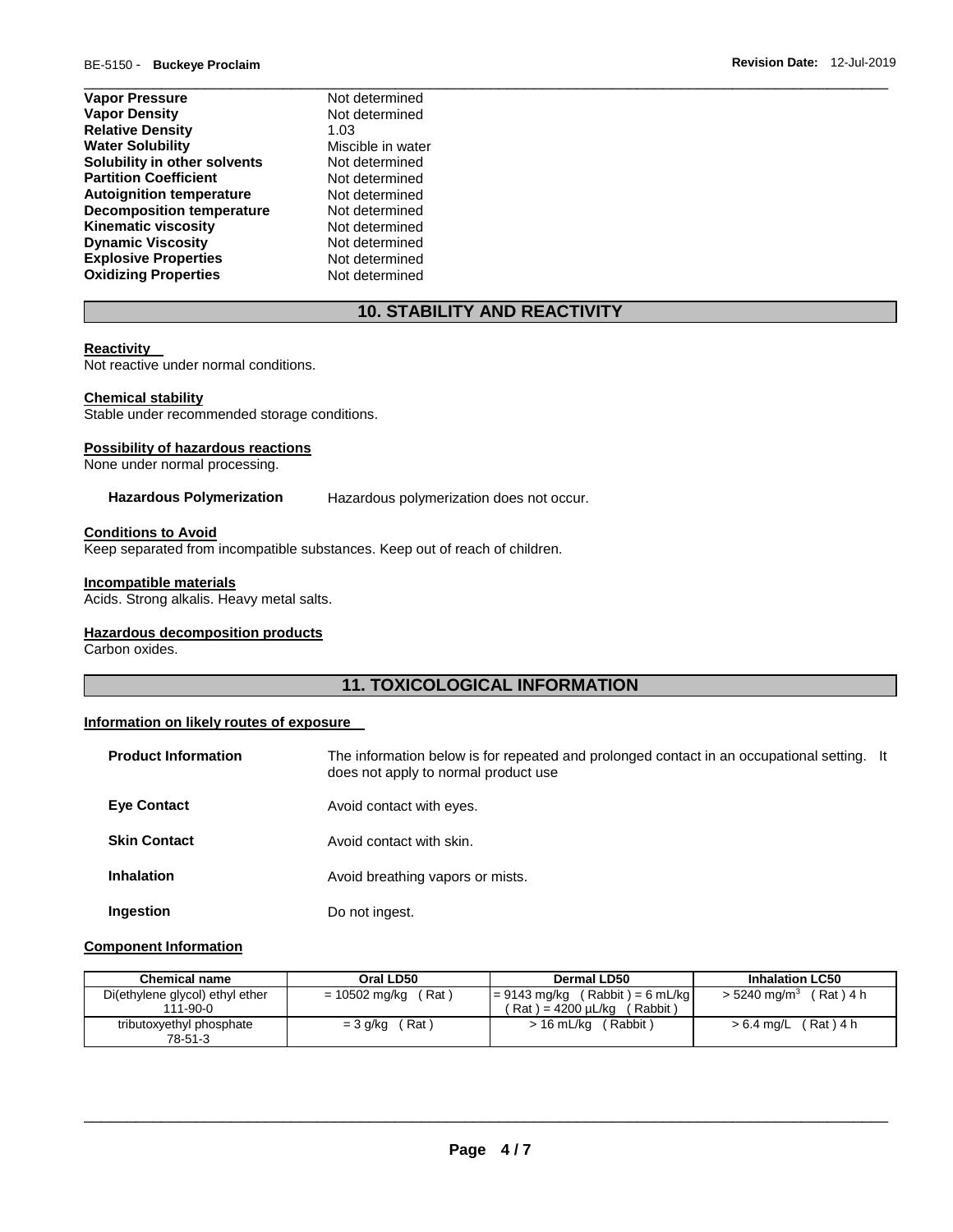#### **Symptoms related to the physical, chemical and toxicological characteristics**

**Symptoms** Please see section 4 of this SDS for symptoms.

#### **Delayed and immediate effects as well as chronic effects from short and long-term exposure**

**Carcinogenicity** Based on the information provided, this product does not contain any carcinogens or potential carcinogens as listed by OSHA, IARC or NTP.

\_\_\_\_\_\_\_\_\_\_\_\_\_\_\_\_\_\_\_\_\_\_\_\_\_\_\_\_\_\_\_\_\_\_\_\_\_\_\_\_\_\_\_\_\_\_\_\_\_\_\_\_\_\_\_\_\_\_\_\_\_\_\_\_\_\_\_\_\_\_\_\_\_\_\_\_\_\_\_\_\_\_\_\_\_\_\_\_\_\_\_\_\_

#### **Numerical measures of toxicity**

| The following values are calculated based on chapter 3.1 of the GHS document $\;\;$ . |                 |  |  |  |  |
|---------------------------------------------------------------------------------------|-----------------|--|--|--|--|
| Oral LD50                                                                             | 34,225.70 mg/kg |  |  |  |  |
| <b>ATEmix (inhalation-dust/mist)</b> 45.82 mg/L                                       |                 |  |  |  |  |

# **12. ECOLOGICAL INFORMATION**

#### **Ecotoxicity**

Harmful to aquatic life with long lasting effects.

#### **Component Information**

| <b>Chemical name</b>                              | Algae/aquatic plants | Fish                                                       | <b>Crustacea</b>                             |
|---------------------------------------------------|----------------------|------------------------------------------------------------|----------------------------------------------|
| Di(ethylene glycol) ethyl ether<br>$111 - 90 - 0$ |                      | 19100 - 23900: 96 h Lepomis<br>macrochirus mg/L LC50 flow- | 3940 - 4670: 48 h Daphnia magna<br>mg/L EC50 |
|                                                   |                      | through 10000: 96 h Lepomis                                |                                              |
|                                                   |                      | macrochirus mg/L LC50 static                               |                                              |
|                                                   |                      | 11400 - 15700: 96 h Oncorhynchus                           |                                              |
|                                                   |                      | mykiss mg/L LC50 flow-through                              |                                              |
|                                                   |                      | 11600 - 16700: 96 h Pimephales                             |                                              |
|                                                   |                      | promelas mg/L LC50 flow-through                            |                                              |
|                                                   |                      | 13400: 96 h Salmo gairdneri mg/L                           |                                              |
|                                                   |                      | LC50 flow-through                                          |                                              |
| tributoxyethyl phosphate                          |                      | 10.4 - 12.0: 96 h Pimephales                               |                                              |
| 78-51-3                                           |                      | promelas mg/L LC50 flow-through                            |                                              |

#### **Persistence/Degradability**

Not determined.

#### **Bioaccumulation**

There is no data for this product.

#### **Mobility**

| <b>Chemical name</b>     | rtition coefficient<br>ъ.<br>ан |  |  |
|--------------------------|---------------------------------|--|--|
| tributoxyethyl phosphate | 4.78                            |  |  |
| 78-51-3                  | $3.65 - 4$                      |  |  |

#### **Other Adverse Effects**

Not determined

# **13. DISPOSAL CONSIDERATIONS**

#### **Waste Treatment Methods**

| <b>Disposal of Wastes</b>     | Disposal should be in accordance with applicable regional, national and local laws and<br>regulations. |
|-------------------------------|--------------------------------------------------------------------------------------------------------|
| <b>Contaminated Packaging</b> | Disposal should be in accordance with applicable regional, national and local laws and<br>regulations. |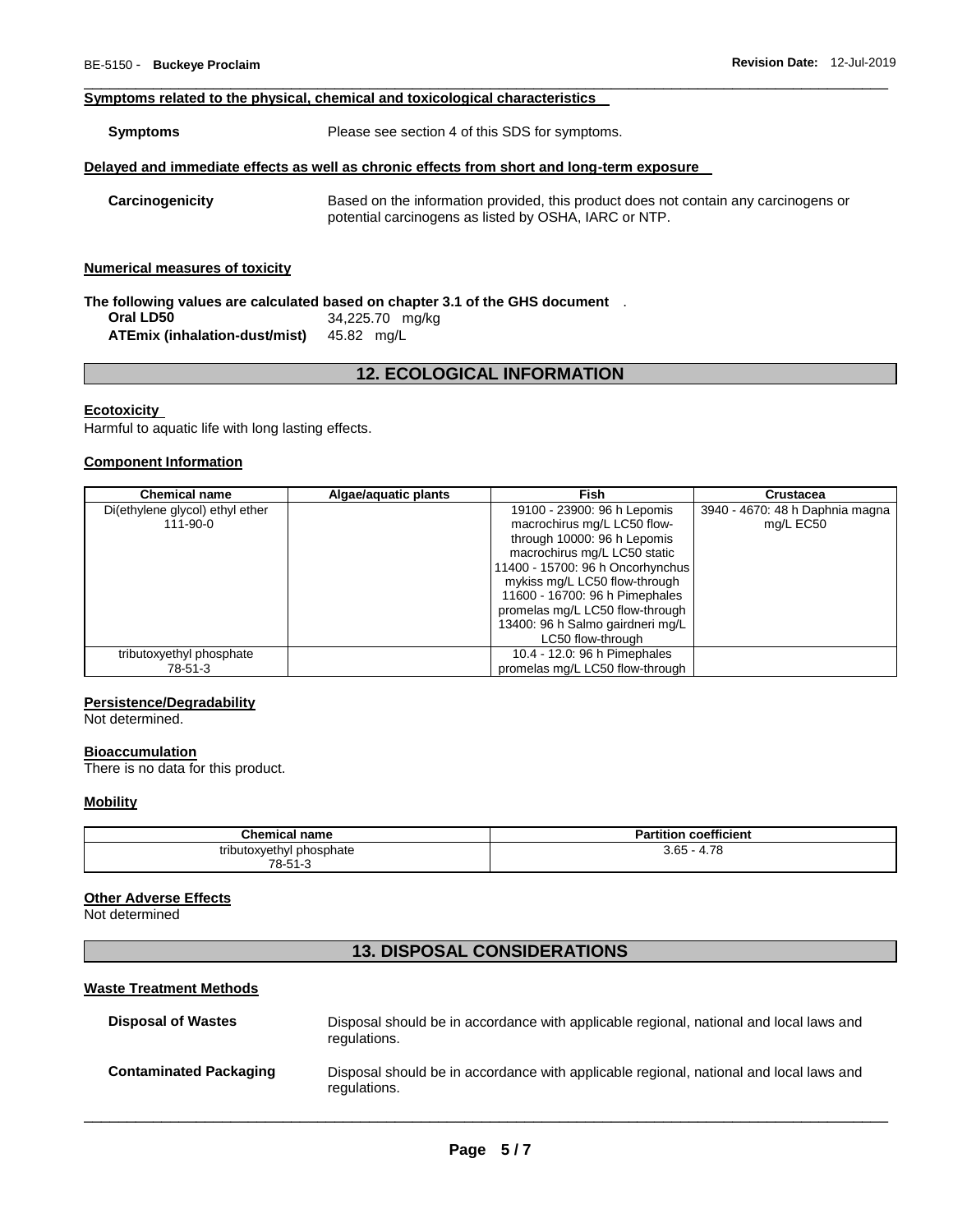| <b>14. TRANSPORT INFORMATION</b> |                                                                                                                                |  |  |  |  |
|----------------------------------|--------------------------------------------------------------------------------------------------------------------------------|--|--|--|--|
| <b>Note</b>                      | Please see current shipping paper for most up to date shipping information, including<br>exemptions and special circumstances. |  |  |  |  |
| <u>DOT</u>                       | Not regulated                                                                                                                  |  |  |  |  |
| <u>IATA</u>                      | Not regulated                                                                                                                  |  |  |  |  |
| <u>IMDG</u>                      | Not regulated                                                                                                                  |  |  |  |  |

\_\_\_\_\_\_\_\_\_\_\_\_\_\_\_\_\_\_\_\_\_\_\_\_\_\_\_\_\_\_\_\_\_\_\_\_\_\_\_\_\_\_\_\_\_\_\_\_\_\_\_\_\_\_\_\_\_\_\_\_\_\_\_\_\_\_\_\_\_\_\_\_\_\_\_\_\_\_\_\_\_\_\_\_\_\_\_\_\_\_\_\_\_

# **15. REGULATORY INFORMATION**

#### **International Inventories**

| <b>Chemical name</b>               |              | TSCA TSCA Inventory DSL/NDSL EINECS/ELI<br><b>Status</b> | <b>NCS</b> | <b>ENCS</b> | <b>IECSC</b> | <b>KECL</b> | <b>PICCS</b> | <b>AICS</b> |
|------------------------------------|--------------|----------------------------------------------------------|------------|-------------|--------------|-------------|--------------|-------------|
| Styrene-Acrylic Polymer            | X            | <b>ACTIVE</b>                                            |            |             |              |             |              |             |
| Ethylene Copolymer<br>Emulsion     | $\checkmark$ | <b>ACTIVE</b>                                            |            |             |              |             |              |             |
| Acrylate Copolymer                 | v            | <b>ACTIVE</b>                                            |            |             |              |             |              |             |
| Di(ethylene glycol) ethyl<br>ether | v            | <b>ACTIVE</b>                                            |            |             |              |             |              |             |
| tributoxyethyl phosphate           | $\checkmark$ | <b>ACTIVE</b>                                            |            |             |              |             |              |             |

#### **Legend:**

*TSCA - United States Toxic Substances Control Act Section 8(b) Inventory* 

*DSL/NDSL - Canadian Domestic Substances List/Non-Domestic Substances List* 

*EINECS/ELINCS - European Inventory of Existing Chemical Substances/European List of Notified Chemical Substances* 

*ENCS - Japan Existing and New Chemical Substances* 

*IECSC - China Inventory of Existing Chemical Substances* 

*KECL - Korean Existing and Evaluated Chemical Substances* 

*PICCS - Philippines Inventory of Chemicals and Chemical Substances* 

*AICS - Australian Inventory of Chemical Substances* 

#### **US Federal Regulations**

#### **CERCLA**

This material, as supplied, does not contain any substances regulated as hazardous substances under the Comprehensive Environmental Response Compensation and Liability Act (CERCLA) (40 CFR 302) or the Superfund Amendments and Reauthorization Act (SARA) (40 CFR 355).

#### **SARA 313**

Section 313 of Title III of the Superfund Amendments and Reauthorization Act of 1986 (SARA). This product contains a chemical or chemicals which are subject to the reporting requirements of the Act and Title 40 of the Code of Federal Regulations, Part 372

| <b>Chemical name</b>                            | CAS Nc       | Weight-% | <b>SARA 313</b><br><b>Threshold</b><br>Values % |
|-------------------------------------------------|--------------|----------|-------------------------------------------------|
| Di(ethylene glycol) ethyl ether - 1<br>111-90-0 | $1 - 90 - C$ | 4.U      | . .                                             |

#### **CWA (Clean Water Act)**

This product does not contain any substances regulated as pollutants pursuant to the Clean Water Act (40 CFR 122.21 and 40 CFR 122.42)

#### **US State Regulations**

#### **California Proposition 65**

This product does not contain any Proposition 65 chemicals.